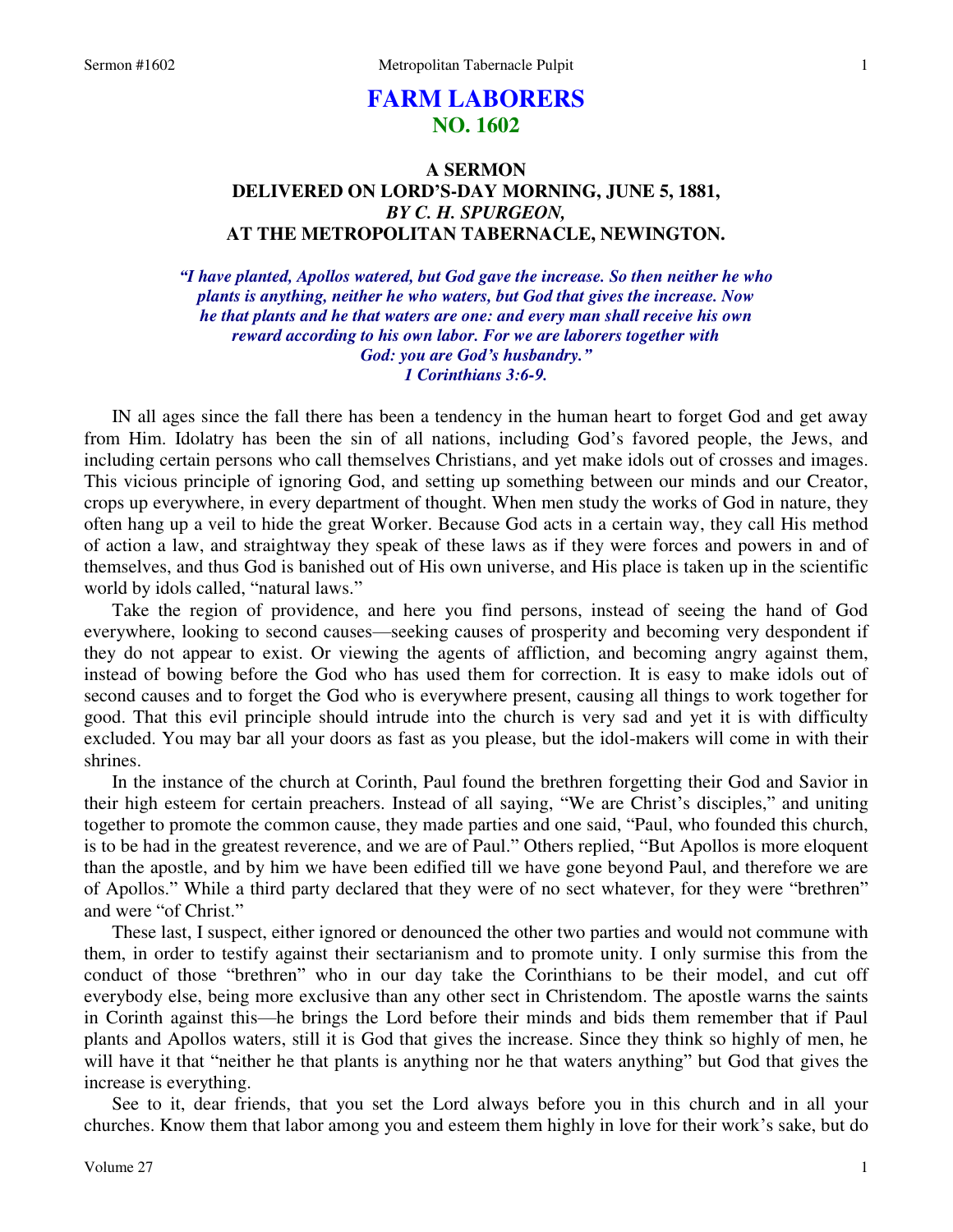not make them your dependence. Recollect that the ablest ministers, the most successful evangelists, the most profound teachers are, after all, nothing but laborers on God's farm—"laborers together with God." Let your mind be set upon the Master and not upon the servants, and do not say, "We are for this man because he plants," and "We are for the other because he waters," and "We"—a third party—"are for nobody at all." But let us join in ascribing all honor and praise unto God who works all our works in us, since every good gift and every perfect gift is from above, and comes down from the Father of lights, to whom be glory world without end.

 I shall begin at the end of my text because, I find it to be the easiest way of mapping out my discourse. We shall first remark that *the church is God's farm*—"You are God's husbandry." In the margin of the revised version we read, "You are God's tilled ground," and that is the very expression for me. "You are God's tilled ground," or farm. After we have spoken of the farm, we will next say a little upon the fact that *He employs laborers* on the farm. And when we have looked at the laborers—such poor fellows as they are—we will remember that *God Himself is the great worker*—"We are laborers together with God."

**I.** We begin by considering that THE CHURCH IS GOD'S FARM.

 The Lord has made the church of His sovereign *choice* to be His own by *purchase*, having paid for it a price immense. "The LORD's portion is his people; Jacob is the lot of his inheritance." Because the Lord's portion was under mortgage, therefore the only-begotten Son laid down His life as the purchase price and redeemed His people to be the Lord's portion forever and ever. Henceforth it is said to all believers, "You are not your own; you are bought with a price." Every acre of God's farm cost the Savior bloody sweat, yea, the blood of His heart. He loved us and gave Himself for us—that is the price He paid.

What a ransom! The death of Jesus has sometimes almost seemed too high a price to pay for such poor land as we are, but the Lord having set His eye and heart upon His people would not draw back, but completed the redemption of the purchased possession. Henceforth the church is God's freehold and He has the title deeds of it, yea, of you and of me, for we belong alone to Him and we are glad to own the fact—"I am my Beloved's and my Beloved is mine." The church is God's farm by choice and purchase.

 And now He has made it His by *enclosure*. It lay exposed aforetime as part of an open common, bare and barren, covered with thorns and thistles, and the haunt of every wild beast, for we were, "by nature the children of wrath, even as others." We were part of the dreary desert till divine foreknowledge surveyed the waste, and electing love marked out its portion with a full line of grace, and thus set us apart to be the Lord's own estate forever. In due time effectual grace came forth with power and separated us from the rest of mankind, as fields are hedged and ditched to part them from the open heath.

 Has not the Lord declared that He has chosen His vineyard and fenced it? Has He not said, "I will be a wall of fire round about you, and a glory in the midst"?

> *"We are a garden wall'd around, Chosen and made peculiar ground. A little spot, enclosed by grace Out of the world's wide wilderness."*

 The Lord has also made this farm evidently His own by *cultivation*. What more could He have done for His farm? He has totally changed the nature of the soil—from being barren, He has made it a fruitful land. He has plowed it, and dug it, and fattened it, and watered it, and planted it with all manner of flowers and fruits. It has already brought forth to Him many a pleasant fruit, and there are brighter times to come, when angels shall shout the harvest home, and Christ "shall see of the travail of his soul, and shall be satisfied."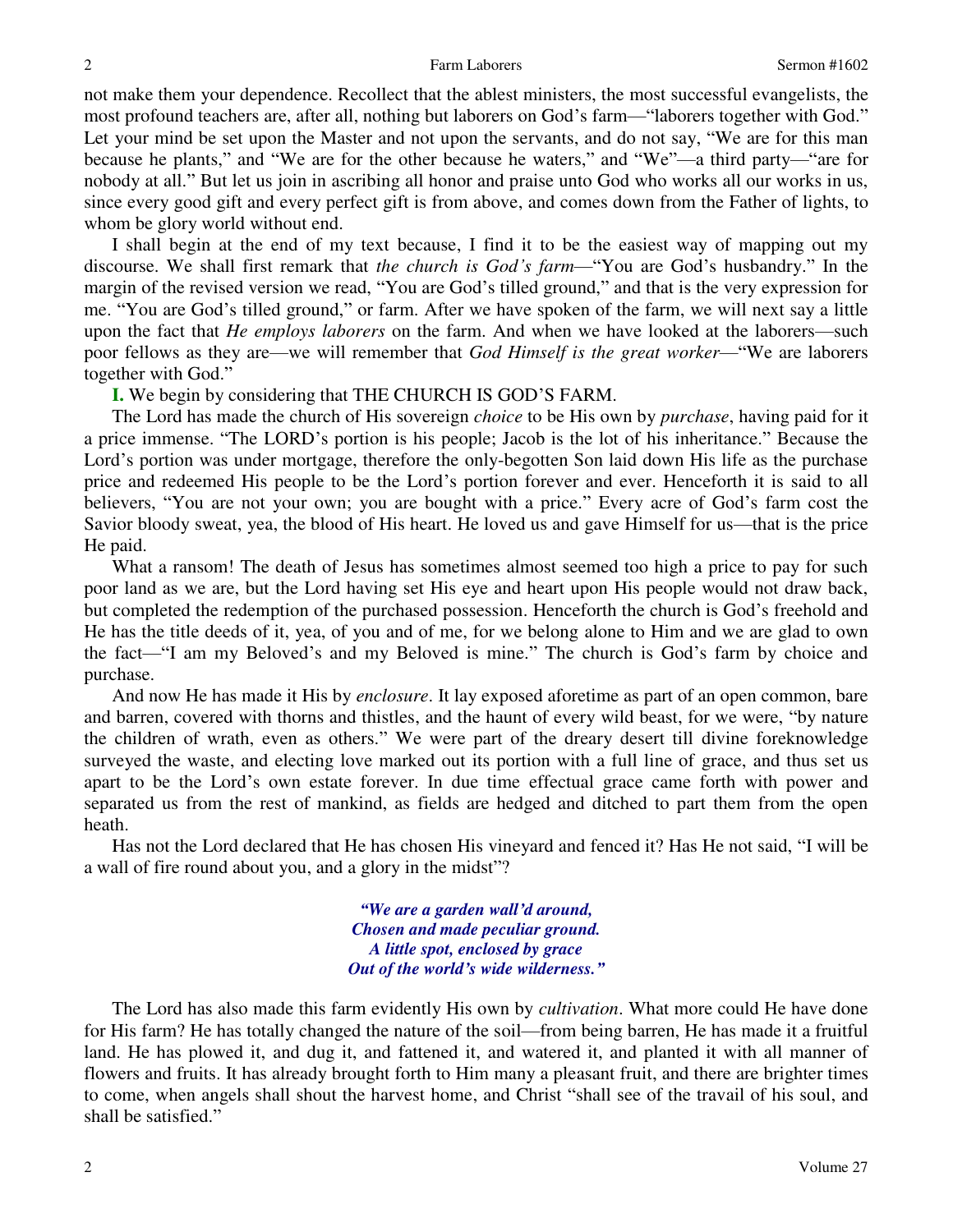This farm is kept what it is, as well as made what it is, by God's continual *protection*. Not only did He enclose it and work upon it by His miraculous power to make it His own farm, but He continually maintains possession of it. "I the LORD do keep it; I will water it every moment: lest any hurt it I will keep it night and day." If it were not for God's continual power, her hedges would soon be thrown down and wild beasts would devour her fields. Wicked hands are always trying to break down her walls and lay her waste again, so that there should be no true church in the world, but the Lord is jealous for His land and will not allow it to be destroyed. If the church were to left of God, she would become a howling wilderness, but she shall not come to such an end.

A church would not long remain a church if God did not preserve it unto Himself. What if God should say, "I will take away the hedge thereof, and it shall be eaten up; and break down the wall thereof, and it shall be trodden down: and I will lay it waste: it shall not be pruned, nor digged; but there shall come up briars and thorns: I will also command the clouds that they rain no rain upon it." What a wilderness it would become. What says He? "Go you now unto my place which was in Shiloh, where I set my name at the first, and see what I did to it for the wickedness of my people Israel." Go you to Jerusalem, where of old was the city of His glory and the shrine of His dwelling, and what is left there today? Go you to Rome, where once Paul preached the Gospel with power, what is it now, but the center of idolatry?

 The Lord may remove the candlestick and leave a place that was bright as day to become black as darkness itself. Hence God's farm remains a farm because He is always in it to prevent its returning to its former wildness. Omnipotent power is as necessary to keep the fields of the church under cultivation as to reclaim them at the first.

 Inasmuch as the church is God's own farm, *He expects to receive a harvest from it*. He comes to us looking for sheaves, where He has sowed so plentifully. The world is a waste and He looks for nothing from it—but we are tilled land and therefore a harvest is due from us. Barrenness suits the moorland, but to a farm it would be a great discredit. Love looks for returns of love. Grace given demands gracious fruit.

 Watered with the drops of the Savior's bloody sweat shall we not bring forth a hundredfold to His praise? Kept by the eternal Spirit of God, shall there not be produced in us fruits to His glory? The Lord's husbandry upon us has shown a great expenditure of cost, and labor, and thought—ought there not to be a proportionate return? Ought not the Lord to have a harvest of obedience, a harvest of holiness, a harvest of usefulness, a harvest of praise? Shall it not be so?

 I think some churches forget that an increase is expected from every field of the Lord's farm, for they never have a harvest or even look for one. The people come together and take their seats on Sunday and listen to sermons—that is, when they do not go to sleep—the sacraments are celebrated, a little money is contributed, a few poor folk are relieved, and affairs crawl along at a snail's pace. As to affecting the whole village, or endeavoring to bring the surrounding population to Christ, I do not think it has occurred to some churches to attempt it—and when certain warmer spirits seek to bring sinners to Jesus, the older and more prudent folks fetch wet blankets and use them with very great effect so that every sign of enthusiasm is damped down.

 Brethren, such things ought not to be. I conceive that if there were no Christians in England but the members of our baptized churches, these would suffice for God's great designs of mercy, if they were once awakened to real labor. Alas, the loiterers are many, but the laborers are few. Look, my brethren, at the number of Nonconforming churches in this land and at the earnest ministers remaining in the Establishment, and if these were more fully quickened into spiritual life, would there not be workmen enough on the home farm? If all churches felt that they did not exist for mere existence sake, nor mere enjoyment's sake, would they not act differently?

 Farmers do not plow their lands or sow their fields for amusement—they mean business and plow and sow because they desire a harvest. If this fact could but enter into the pates of some professors, surely they would look at things in a different light. But of late it has seemed as if we thought that God's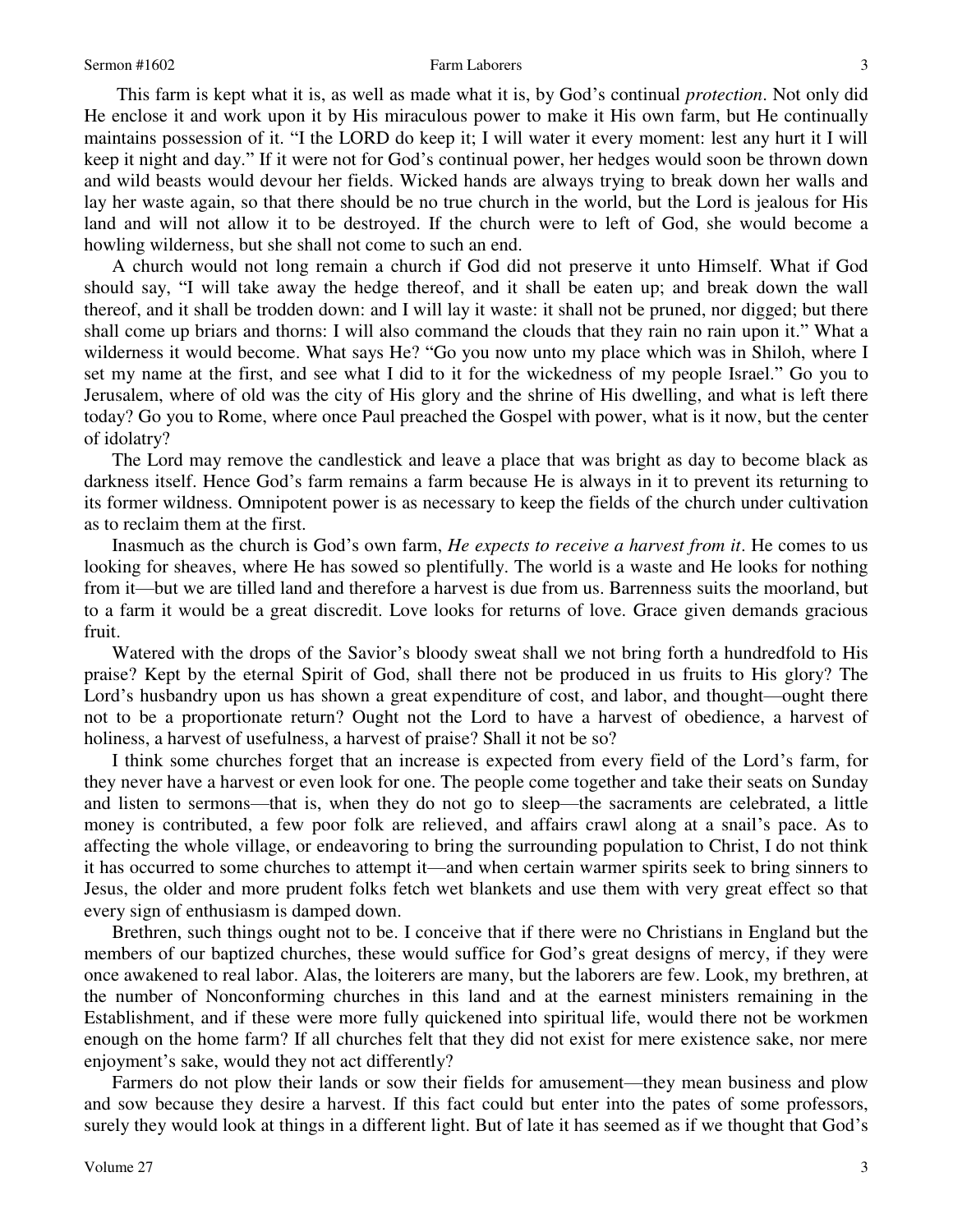church was not expected to produce anything, but existed for her own comfort and personal benefit. Brethren, it must not be so. The great Husbandman must have some reward for His husbandry. Every field must yield its increase and the whole estate must bring forth to His praise. We join with the bride in the Song in saying, "My vineyard, which is mine, is before me: you, O Solomon, must have a thousand, and those that keep the fruit thereof two hundred." But I come back to the place from which I started. This farm is, by choice, by purchase, by enclosure, by cultivation, by preservation entirely the Lord's.

 See, then, the injustice of allowing any of the laborers to call even a part of the estate his own. When a great man has a large farm of his own, what would he think if Hodge, the plowman, should say, "Look here, I plow this farm and therefore it is mine. I shall call this field, Hodge's Acres"? "No," says Hobbs, "I reaped that land last harvest and therefore it is mine, and I shall call it Hobbs's Field." What if all the other laborers became Hodgeites and Hobbsites, and so parceled out the farm among them? I think the landlord would soon eject the lot of them. The farm belongs to its owner and let it be called by his name. But it is absurd to call it by the names of the bumpkins who labor upon it. Is that a disrespectful title to apply to laborers? Why, I meant it for anybody and everybody whose name is used as the head of a party in the church.

 I meant Luther, Calvin, Wesley, and other great men, for at their best, as compared with their Master, they are only farm laborers and we ought not to call parts of the farm by their names. Remember how Paul put it, "Who then is Paul and who is Apollos?" "Is Christ divided? Was Paul crucified for you? or were you baptized in the name of Paul?" The entire church belongs to Him who has chosen it in His sovereignty, bought it with His blood, fenced it by His grace, cultivated it by His wisdom, and preserved it by His power. There is still but one church on the face of the earth and those who love the Lord should keep this truth in mind.

 Paul is a laborer, Apollos is a laborer, Cephas is a laborer, but the farm is not Paul's, not so much as a rood of it, nor does a single parcel of land belong to Apollos, or the smallest allotment to Cephas— "You are Christ's, and Christ is God's." The fact is that in this case the laborers belong to the land and not the land to the laborers—"For all things are yours; whether Paul, or Apollos, or Cephas." We preach not ourselves, but Christ Jesus the Lord, and ourselves your servants for Jesus' sake.

**II.** We now have to notice, as our second head, that THE GREAT HUSBANDMAN EMPLOYS LABORERS.

*By human agency God ordinarily works out His designs*. He can, if He pleases, by His Holy Spirit, get directly at the hearts of men, but that is His business and not ours. We have to do with such words as these—"It pleased God by the foolishness of preaching to save them that believe." The Master's commission is not, "Sit still and see the Spirit of God convert the nations," but, "Go you into all the world, and preach the Gospel to every creature." This is God's method in supplying the race with food.

 In answer to the prayer, "Give us this day our daily bread," He might have bidden the clouds drop manna, morning by morning, at each man's door, but He sees that it is for our good to work, and so He uses the hands of the plowman and the sower for our supply. God might plow and sow His chosen farm, the church, by miracle, or by angels, but it is a great instance of His condescension towards His church that He blesses her through her own sons and daughters. He employs us for our own good, for we who are laborers in His fields receive much more good for ourselves than we bestow. Labor develops our spiritual muscle and keeps us in health. "Unto me," says Paul, "who am less than the least of all saints, is this grace given, that I should preach among the Gentiles the unsearchable riches of Christ."

 It is a grace, then. We find it to be a means of grace to our souls to preach the Gospel. I have heard it said and I believe there is some truth in it, that those who have to preach are under the temptation of getting so familiar with sacred things that they cease to feel their power. If this be true, it is an awful proof of our total depravity, for the more familiar we are with holy things the more we ought to be affected by them. And this I know, it has been the greatest means of grace to me to be bound by my office to study the Scriptures and wait upon God for help in expounding them.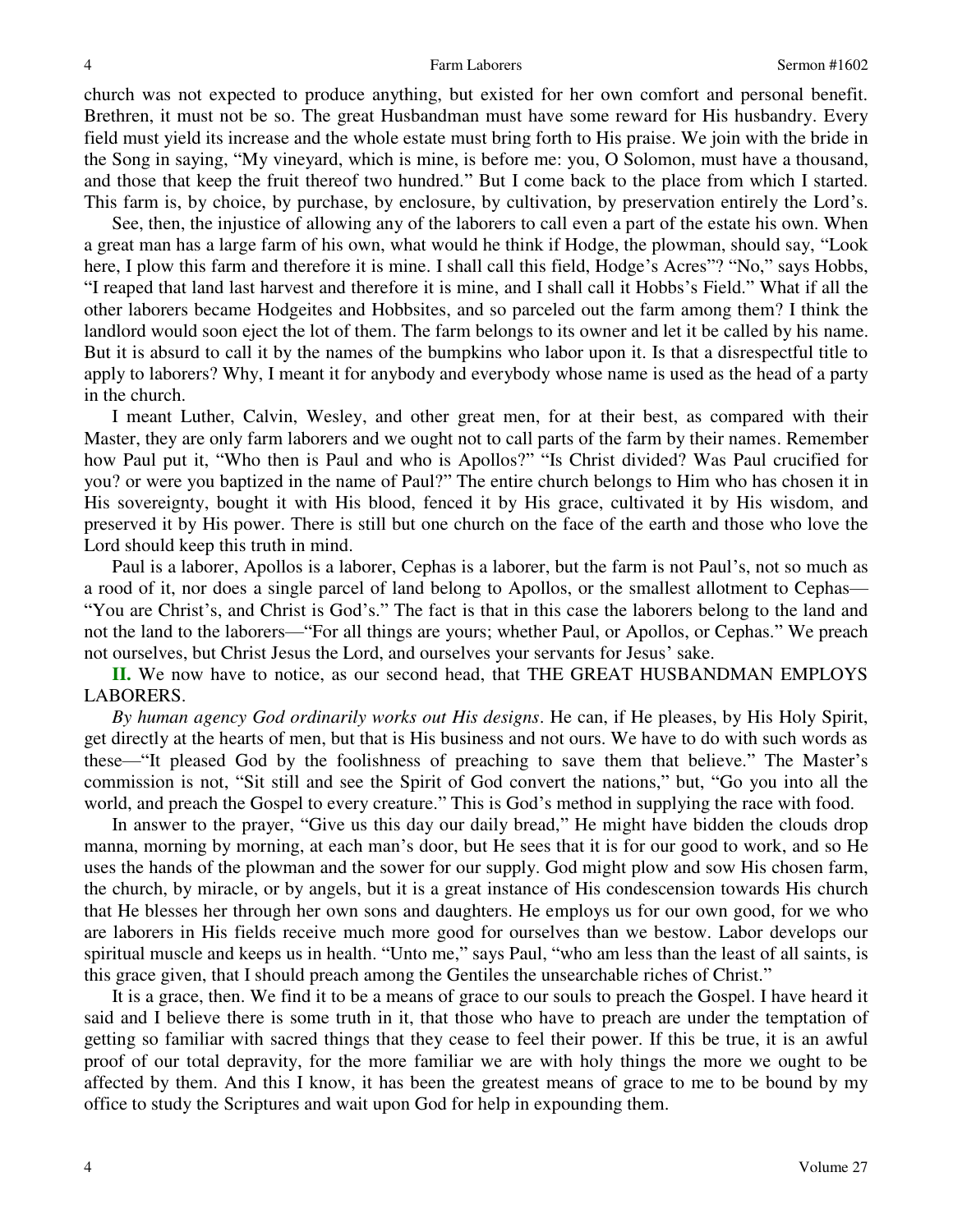Some of you who do not grow in grace by hearing other people might possibly get on better if you were yourselves to try and preach. At any rate, you might not be quite so faultfinding with other folks. When I hear a person say, "I cannot hear my minister," I suggest to him to buy a horn. "Oh," he says, "I do not mean that. I mean that I cannot enjoy his preaching." Then I say to him, "Preach yourself." "I cannot do that." Then do not find fault with those who are doing their best." Instead of blaming the plowman, just try a turn in the furrow yourself. Why grumble at the weeds? Take a hoe and work at them like a man. Do you think the hedges untidy? Put on the leather gloves and help us trim them.

 Our great Master means that every laborer on His farm should receive some benefit from it, for He never muzzles the ox which treads out the corn. The laborer's daily bread comes out of the soil. Though he works not for himself, but for his Master, yet he still has his portion of food. In the Lord's granary there is seed for the sower, but there is also bread for the eater. However unselfishly we may serve God in the husbandry of His church, we are ourselves partakers of the fruit. It is a great condescension on God's part that He uses us at all, for we are poor tools at the best, and more hindrance than help.

 The laborers employed by God are all *occupied upon needful work*. Notice, "I have planted, Apollos watered." Who beat the big drum or blew his own trumpet? Nobody. On God's farm none are kept for ornamental purposes. I have read some sermons which could only have been meant for show, for there was not a grain of Gospel in them. They were plows with the share left out, drills with no wheat in the box, clod-crushers made of butter. I do not believe that our God will ever pay wages to men who only walk about His grounds to show themselves. Fine orators who display their eloquence are more like gypsies who stray on the farm to pick up chickens than honest laborers who work to bring forth a crop for their master.

 Why, many of the members of our churches live as if their only business on the farm was to pluck blackberries or gather wild flowers. They are great at finding fault with other people's plowing and mowing, but not a hand's turn will they do themselves. Come on, my good fellows. Why stand you all the day idle? The harvest is plenteous and the laborers are few. You who think yourselves more cultivated than ordinary people, if you are indeed Christians, must not strut about and despise those who are hard at work. If you do, I shall say, "That person has mistaken his master. He may probably be in the employ of some gentleman farmer, who cares more for show than profit, but our great Lord is practical—and on His estate His laborers attend to needful labor."

When you and I preach or teach it will be well if we say to ourselves, "What will be the use of what I am going to do? I am about to teach a difficult subject—will it do any good? I have chosen an abstruse point of theology—will it serve any purpose?" Brethren, a laborer may work very hard at a whim of his own and waste his labor, but this is folly. Some discourses do little more than show the difference between a tweedle-*dum* and a tweedle-*dee*—and what is the use of that? Suppose we sow the fields with sawdust, or sprinkle them with rosewater, what of that? Will God bless our moral essays and fine compositions and pretty passages?

Brethren, we must aim at usefulness—we must as laborers together with God be occupied with something that is worth doing. "I," says one, "have planted." It is well, for planting must be done. "I," answers another, "have watered." That is also good and necessary. See to it that you can each bring in a solid report, but let no man be content with the mere child's play of oratory, or the getting up of entertainments and such like.

 On the Lord's farm *there is a division of labor*. Even Paul did not say, "I have planted and watered." No, Paul planted. And Apollos certainly could not say, "I have planted as well as watered." No, it was enough for him to attend to the watering. No one man has all gifts. How foolish, then, are they who say, "I enjoy So-and-So's ministry because he edifies the saints in doctrine, but when he was away the other Sunday I could not profit by the preacher because he was all for the conversion of sinners"?

 Yes, he was planting. You have been planted a good while and do not need planting again, but you ought to be thankful that others were made partakers of the benefit. One sows and another reaps, and therefore instead of grumbling at the honest plowman because he did not bring a sickle with him, you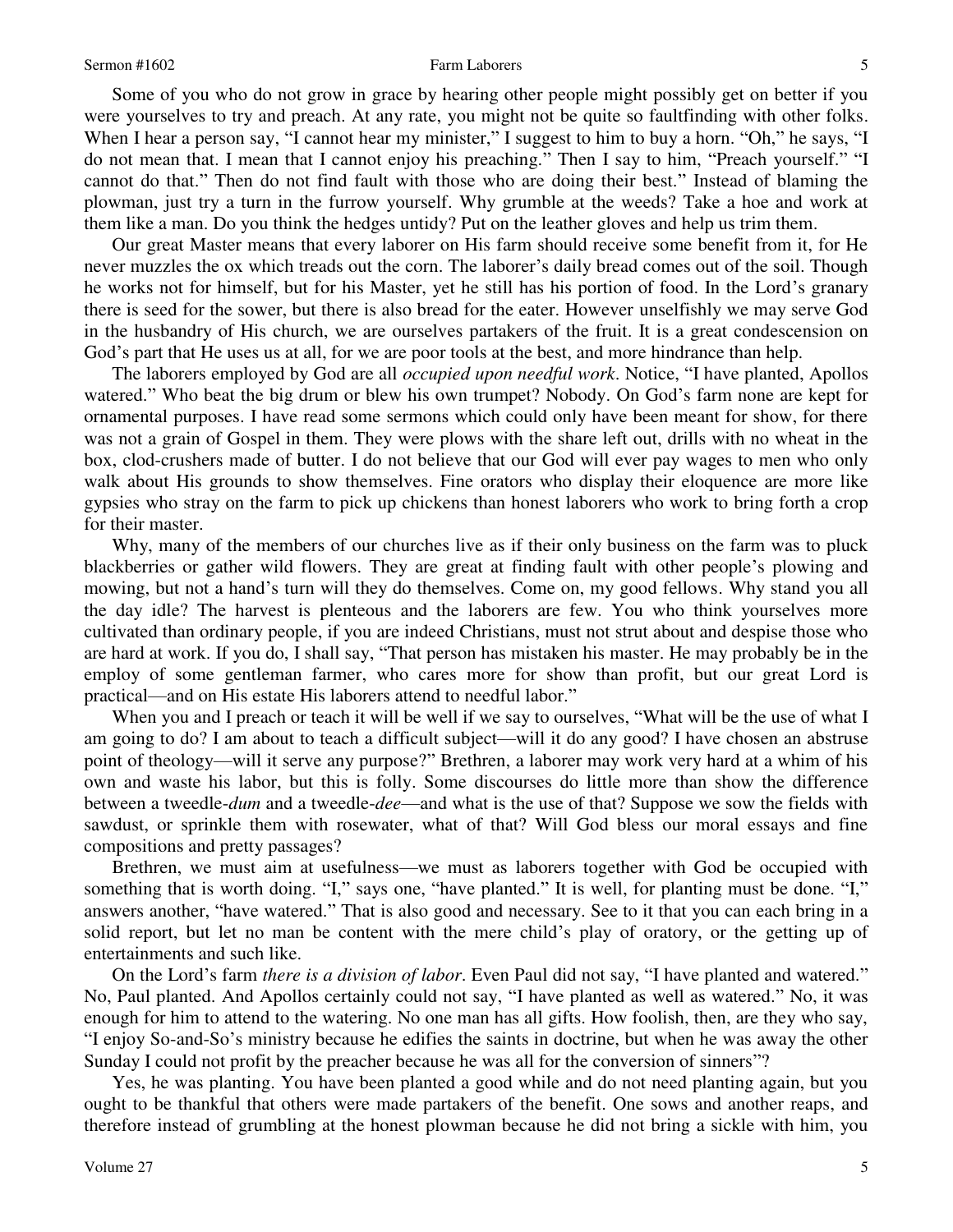ought to have prayed for him that he might have strength to plow deep and break up hard hearts. Let us do all that we can and try to do more, for the more work we can turn our hands to, the better.

"You must not have too many irons in the fire," said somebody. But I say, Put all the irons into the fire and if you have not fire enough, cry to God till you have. Set your whole soul on fire and keep all your irons hot. Yet you may find it wise to direct your strength into one line of things which you understand, so that by practice you may come to be skillful in it. Each man should find out his own work and do it with all his might.

 Observe that, on God's farm, *there is unity of purpose* among the laborers. Read the text. "Now he that plants and he that waters are one." One Master has employed them, and though He may send them out at different times and to different parts of the farm, yet they are all one in being used for one end—to work for one harvest. In England we do not understand what is meant by watering, because the farmer could not water all his farm—but in the East a farmer waters almost every inch of ground. He would have no crop if he did not use all means for irrigating the fields. If you have ever been in Italy, Egypt, or Palestine, you will have seen a complete system of wells, pumps, wheels, buckets, channels, little streamlets, pipes, and so on, by which the water is carried all over the garden to every plant, otherwise in the extreme heat of the sun it would be dried up.

 Planting needs wisdom and watering needs quite as much, and the piecing of these two works together needs that the laborers should be of one mind. It is a bad thing when laborers are at cross purposes and work against each other, and this evil is worse in the church than anywhere else. How can I plant with success if my helper will not water what I have planted? Or what is the use of my watering if nothing is planted? Husbandry is spoiled when foolish people undertake it and quarrel over it, for from sowing to reaping the work is one, and all must be done to one end. O for unity! Let as pull together all our days, even as we have done in this church hitherto.

 We are called upon to notice in our text that *all the laborers put together are nothing at all*. "Neither he that plants is anything, neither he that waters." The workmen are nothing at all without their master. All the laborers on a farm could not manage it if they had no one at their head, and all the preachers and Christian workers in the world can do nothing unless God be with them. Remember that every laborer on God's farm has derived all his qualifications from God. No man knows how to plant or water souls except God does teach him from day to day. All these holy gifts are the grants of free grace. All the laborers work under God's direction and arrangement, or they work in vain. They would not know when or how to do their work if their Master did not guide them by His Spirit, without whose help they cannot even think a good thought.

 All God's laborers must go to Him for their seed or else they will scatter tares. All good seed comes out of God's granary. If we preach, it must be the true Word of God or nothing can come of it. More than that, all the strength that is in the laborer's arms to sow the heavenly seed must be given by his Master. We cannot preach unless God be with us. A sermon is vain talk and dreary word-spinning unless the Holy Spirit enlivens it. He must give us both the preparation of the heart and the answer of the tongue, or we shall be as men who sow the wind. When the good seed is sown, the whole success of it rests with God. If He withholds the dew and the rain, the seed will never rise from the ground—and unless He shall shine upon it, the green ear will never ripen.

 The human heart will remain barren, even though Paul himself should preach, unless God the Holy Ghost shall work with Paul and bless the Word to those that hear it. Therefore, since the increase is of God alone, put the laborers into their place. Do not make too much of us, for when we have done, all we are unprofitable servants.

 Yet, though inspiration calls the laborers nothing, it makes a great deal of them, for it says, "Every man shall receive his own reward, according to his own labor." They are nothing and yet *they shall be rewarded* as if they were something. God works our good works in us and then rewards us for them.

Here we have mention of a personal service and a personal reward—"Every man shall receive his own reward according to his own labor." The reward is proportionate, not to the success, but to labor.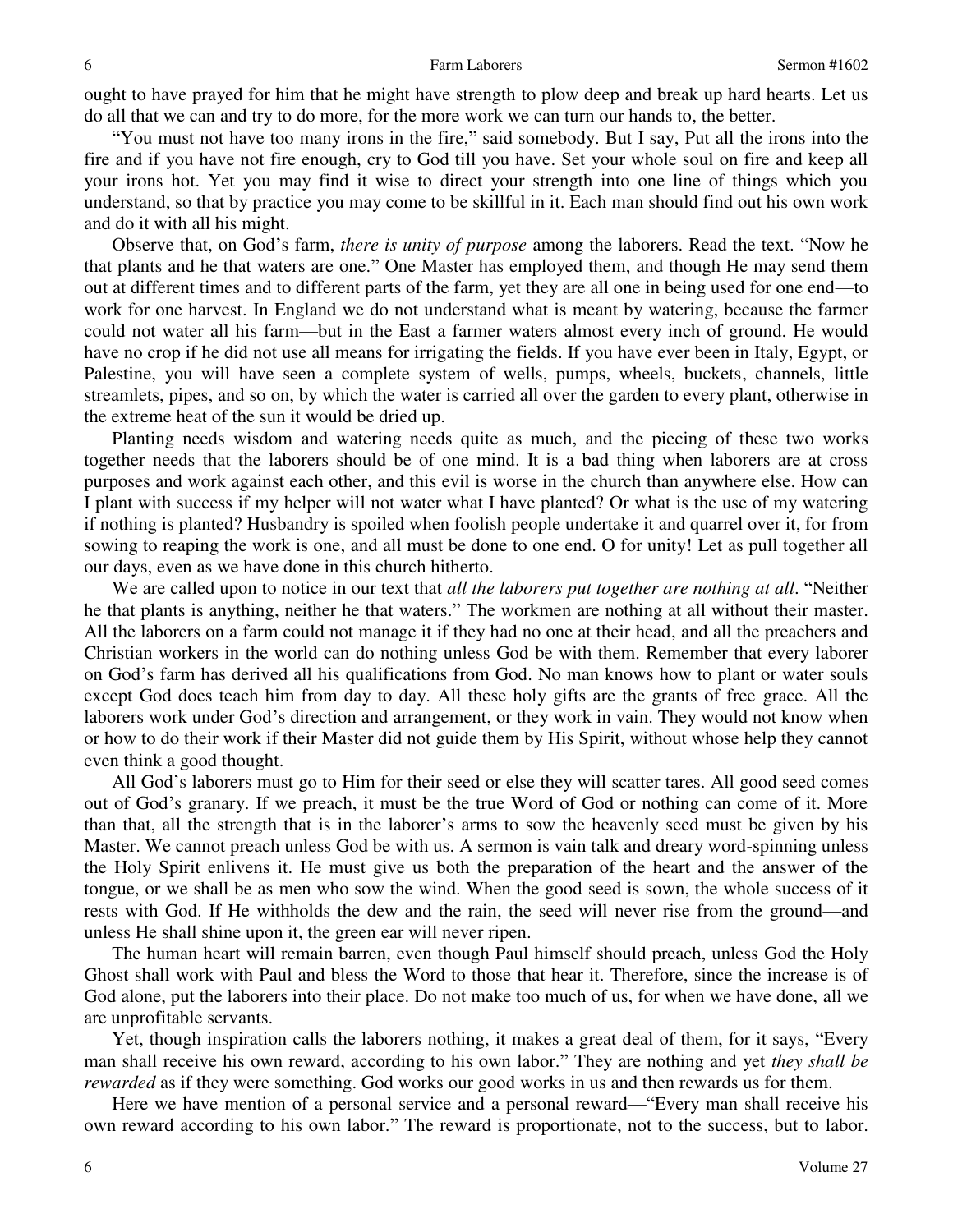## Sermon #1602 **Farm Laborers** Farm Laborers 7

Many discouraged workers may be comforted with that expression. You are not to be paid by results, but by endeavors. You may have a stiff bit of clay to plow, or a dreary plot of land to sow, where stones, and birds, and thorns, and travelers, and a burning sun may all be leagued against the seed, but you are not accountable for these things—your reward shall be according to your labor. Some put a great deal of labor into a little field and make much out of it. Others use a great deal of labor throughout a long life and yet they see but small result, for it is written, "one sows and another reaps." But the reaping man will not get all the reward, the sowing man shall receive his portion of the joy. The laborers are nobodies, but they shall enter into the joy of their Lord.

*Unitedly*, according to the text, *the workers have been successful*, and that is a great part of their reward. "I have planted, Apollos watered; but God gave the increase." Frequently brethren say in their prayers, "A Paul may plant, an Apollos may water, but it is all in vain unless God gives the increase." This is quite true, but another truth is too much overlooked, namely, that when Paul plants and Apollos waters, God does give the increase. We do not labor in vain. There would be no increase without God, but then we are not without God. When such men as Paul and Apollos plant and water, there is sure to be an increase. They are the right kind of laborers. They work in a right spirit and God is certain to bless them.

 This is a great part of the laborers' wages. I am rich, I am increased in goods, I have need of nothing when I see souls converted—my heart leaps for joy, my spirit is glad and I am ready to sing, "My soul does magnify the Lord"—but if it were ever to come to this, that I stood here Sunday after Sunday and saw no conversions, and the church rather going down than increasing, I should take it as an intimation that I had better take my plow somewhere else and scatter my seed on other soil. I would break my heart over non-success, or cry to God to break it, for he that works and gets no fruit is disheartened in his labor.

 What would you farmers do? You are half inclined to give up, now, because you have had two or three bad years. But what would you do if you never saw a harvest at all? Why, you would clear out and be off to the western prairies or to the bush of the southern continent to see if the soil somewhere else would repay your labor. Do the same, brother ministers! If you have been at work in one spot for years and have not led souls to Jesus, pack up your traps and go somewhere else. Do not forever break your plow upon rocks. It is a big world and there is plenty of good ground somewhere—let us seek it. If they persecute you in one city, flee to another, and let the Word of God be published all the more widely by your moving about.

**III.** So much upon the laborers. Now for the main point again. GOD HIMSELF IS THE GREAT WORKER.

 He may use what laborers He pleases, but the increase comes alone from Him. Brethren, you know it is so in natural things—the most skillful farmer cannot make the wheat germinate, and grow, and ripen. He cannot even preserve a single field till harvest time, for the farmer's enemies are many and mighty. In husbandry there's many a slip 'twixt the cup and the lip, and when the farmer thinks he shall reap his crop, there are blights and mildews lingering about to rob him of his gains. God must give the increase. If any man is dependent on God, it is the husbandman, and through him we are all of us dependent upon God from year to year for the food by which we live. Even the king must live by the increase of the field.

 God gives the increase in the barn and the hayrack—and in the spiritual farm it is even more so, for what can man do in this business? If any of you think that it is an easy thing to win a soul, I would like you to try. Suppose that without divine aid you should try to save a soul—you might as well attempt to make a world. Why, you cannot create a fly, how can you create a new heart and a right spirit? Regeneration is a great mystery—it is out of your reach. "The wind blows where it listeth, and you hear the sound thereof, but cannot tell whence it comes, and whither it goes: so is every one that is born of the Spirit."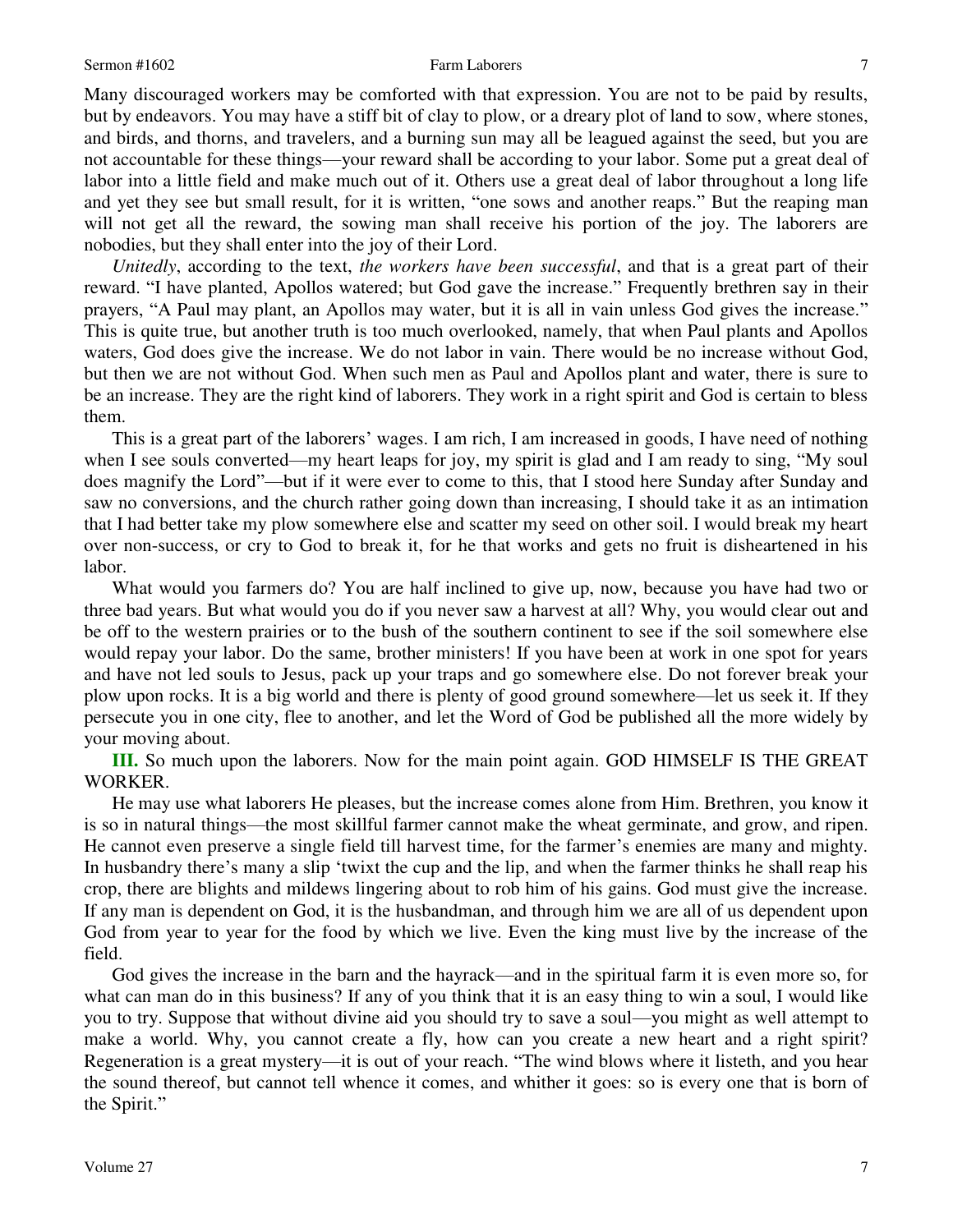What can you and I do in this matter? It is out of our pale and beyond our line. We can tell out the truth of God, but to apply that truth to the heart and conscience is quite another thing. I have stood here and preached Jesus Christ, preached my whole heart out, and yet I know that I have never produced any saving effect upon a single unregenerate man unless the spirit of God has taken the truth, and opened the heart, and placed the living seed within it. Experience teaches us this. Equally is it the Lord's work to keep the seed alive when it springs up. We think we have converts, and we are not long before we are disappointed in them. Many are like blossoms on our fruit trees—they are fair to look upon, but they do not come to anything. And others are like the many little fruits which fall off long before they have come to any size—a cold night or a blight will come and away go our hopes of a crop—it is just so with hopeful converts.

 He who presides over a great church, and feels an agony for the souls of men, will soon be convinced that if God does not work, there will be no work done. We shall see no conversion, no sanctification, no final perseverance, no glory brought to God, no satisfaction for the passion of the Savior. Well said our Lord, "Without me you can do nothing."

 What is the effect of all this upon your minds? Briefly I would draw certain practical lessons out of this important truth—the first is, if the whole farm of the church belongs exclusively to the great Master Worker, and the laborers are worth nothing without Him, *let this promote unity among all whom He employs*. If we are all under one Master, do not let us quarrel. It is a great pity when ministers harshly criticize one another and when Sunday school teachers do the same. It is a miserable business when we cannot bear to see good being done by those of a different denomination who work in ways of their own.

 If a new laborer comes on the farm and he wears a coat of a new cut and uses a hoe of a new shape, shall I become his enemy? If he does his work better than I do mine, shall I be jealous? Do you not remember reading in the Scriptures that upon one occasion the disciples could not cast out a devil? This ought to have made them humble, but to our surprise we read a few verses further on that John and others saw one casting out devils in Christ's name, and John said, "We forbade him, because he follows not with us." *They* could not cast out the devil themselves and they forbade those who could.

 A certain band of people are going about winning souls, but because they are not doing it in our fashion, we do not like it. It is true they use all sorts of strange devices and wild excitements, but they do save souls and that is the main point. Yet there are gentlemen who never converted half a soul in their lives who cry, "This is fanaticism." Go and do better before you find fault. Instead of caviling, let us encourage all on Christ's side. Wisdom is justified of her children. The laborers ought to be satisfied with the new plowman if his Master is so. Brother, if the great Lord has employed you, it is no business of mine to question His right. I do not like the look of you and cannot think how He can have such a fellow upon the farm, but as *He* has employed you, I have no right to judge you, for I dare say I look as odd in your eyes as you do in mine.

 Can I lend you a hand? Can I show you how to work better? Or can you tell me something so that I may do my work better? May not the Master employ whom He pleases? If a new hoe or a new rake comes out and you that have been doing work steadily for years open your eyes and say, "I shall not use that new-fangled thing"—are you wise? Do not use the new invention if you have not tried it and can work better in your own way, but let the other man use it who finds it a handier tool. If new methods of getting a hearing for the Gospel are invented by the ingenuity of earnestness, let the brethren use them. And if we cannot imitate them, let us at least feel that we are still one, because, "One is our Master, even Christ."

 This truth, however, ought to *keep all the laborers very dependent*. Are you going to preach, young man? "Yes, I am going to do a great deal of good." Are you? Have you forgotten that you are nothing? "Neither is he who plants anything." A great preacher is coming brimful of the Gospel to comfort the saints. If he is not coming in strict dependence upon God, he, too, is nothing. "Neither is he that waters anything." Power belongs unto God. Man is vanity and his words are wind—to God alone belongs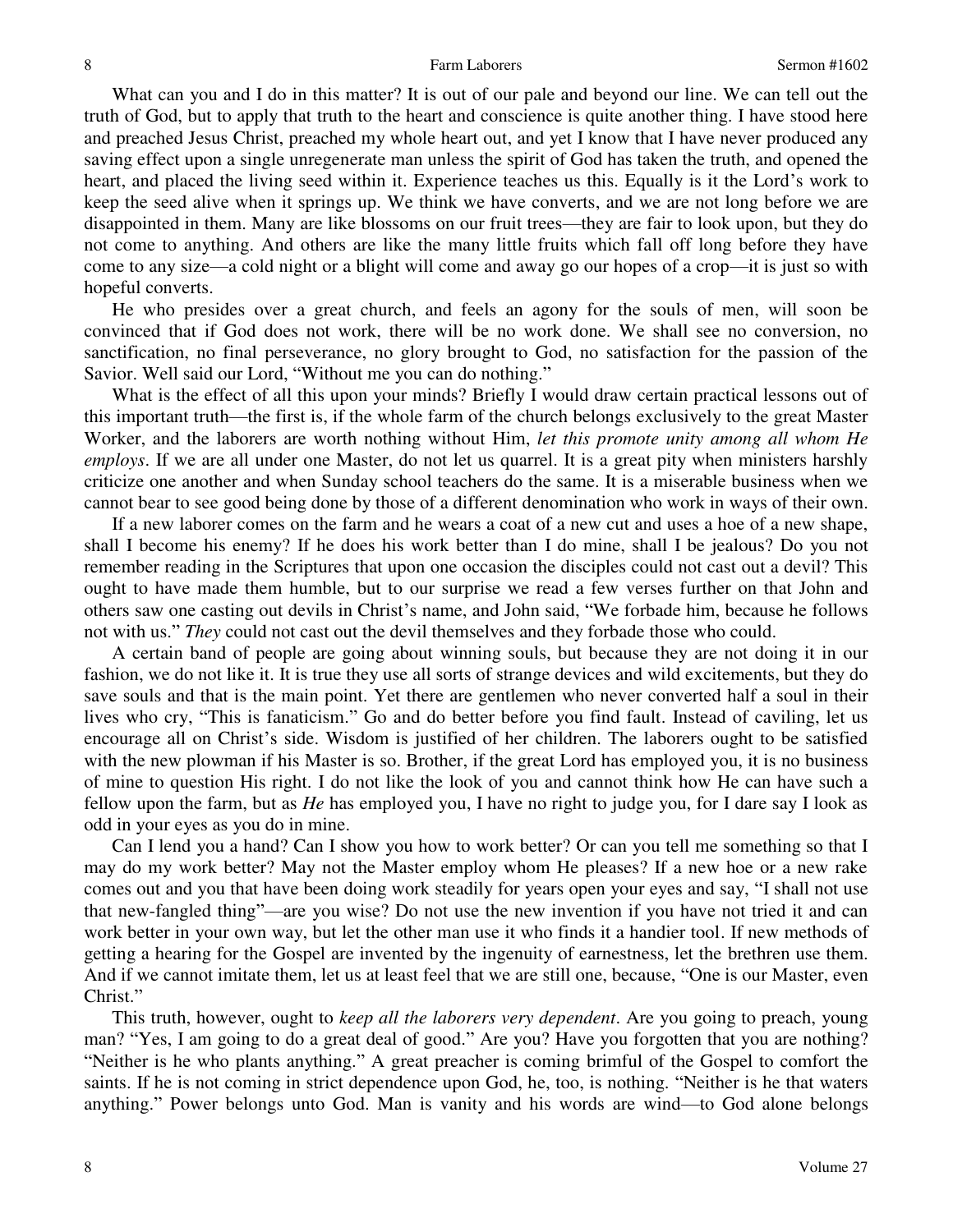power and wisdom. If we keep our places in all lowliness, our Lord will use us, but when we exalt ourselves, He will leave us to our nothingness.

 Next notice that this fact ennobles everybody who labors in God's husbandry. This passage makes my heart leap as I read it. My very soul is lifted up with joy when I mark these words, "For we are laborers together with God". We are God's fellow workers—mere laborers on His farm, but laborers with Him. Does the Lord work with us? Yes. "The Lord works with them with signs following." "My Father works hitherto, and I work," is language for all the sons of God as well as for the great Firstborn.

 God is with you, brother. God is with you, sister, when you are serving Him with all your heart. Speaking to your class concerning Jesus, it is God that speaks by you. Picking up that stranger on the way and telling him of salvation by faith, Christ is speaking with you even as He spoke with the woman at the well. Addressing the rough crowd in the open air, young man, if you are preaching of pardon through the atoning blood, it is the God of Peter who is testifying of His Son even as He did on the day of Pentecost.

O brother laborers, ours is a high honor, since the Father is with us and works by us. As Mr. Wesley said, "The best of all is, God is with us." The Lord of hosts is with us and therefore we cannot fail. If we could in working with God be defeated, then God's own honor would be compromised and that cannot be.

 But, lastly, *how this should drive us to our knees*. Since we are nothing without God, let us cry mightily unto Him for help in this our holy service. Let both sower and reaper pray together, or they will never rejoice together. As a church, God has blessed us so richly, that in generations to come it will be spoken of as a wonder that God should so greatly favor a congregation for so many years—but it has been wholly and alone in answer to prayer. So far from supposing that our union and prosperity are in any measure due to me, I declare that the sole cause of all the soul-winning that has been done in this place is to be found in the prayers of the saints. God in great mercy has given the spirit of prayer to you and to others who love me, and therefore I am highly favored. I am terribly afraid lest this prayerfulness should be damped down—I am jealous lest you should begin to think the preacher is something and so should fail to pray for him.

 There is a thinner congregation when I am away, and therefore I am afraid that you have some reliance upon me, and do not expect a blessing if I am absent. Is it so? Having begun in the Spirit, are you now made perfect in the flesh? Have you begun to be of Spurgeon? This will never do. Brothers, this will never do. We must get rid of the tendency before it grows upon us. God can bless one man as well as another. I do not know that He always does so, but He can, and perhaps if you expected Him to do so He would do so. If you came up to this house with the same prayerfulness for others as you apportion me, you would get the same blessing. I am weakest of the weak apart from God, therefore pray for me, but others are weak too, and therefore pray for them also.

 Do let us pray mightily for a blessing. Pray always. Pray in your bedchambers, at your family altars, at your work, and in your leisure, and also in this place. Come in larger numbers to pray for a blessing. We have many appointed prayer meetings, keep them all flourishing. The windows of heaven are easily opened if our mouths and hearts are opened in prayer. If the blessing be withheld, it is because we do not cry for it and expect it.

 O, brother laborers, come to the mercy seat and you shall see God's farm watered from on high and tilled with divine skill, and the reapers shall soon return from the folds bringing their sheaves with them, though, perhaps, they went forth weeping to the sowing. To our Father, who is the Husbandman, be all glory, forever and ever. Amen.

# **PORTIONS OF SCRIPTURE READ BEFORE SERMON—I CORINTHIANS 3**

## **HYMNS FROM "OUR OWN HYMN BOOK"—178, 483, 958**